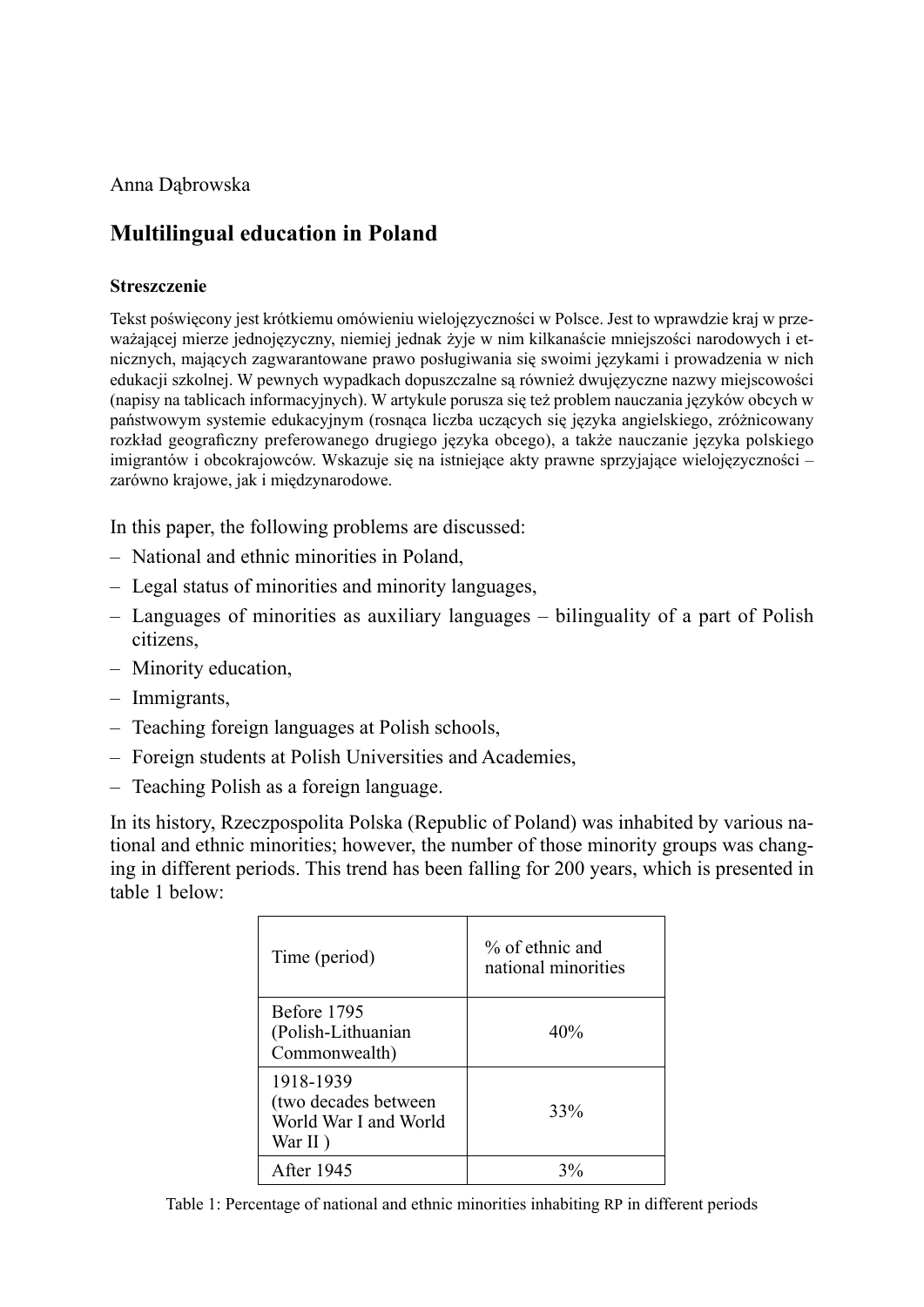The table clearly shows that since the end of World War II first of all as a result of border shifting, migration and holocaust Poland has became basically a one-nation country and as a consequence of this almost a monolingual country. Currently there are 9 national minorities<sup>1</sup> in Poland: Belarusian, Czech, Lithuanian, German, Armenian, Russian, Slovak, Ukrainian, Jews, and 4 ethnic minorities:<sup>2</sup> Karaim, Romani, Lemko and Tatar.

## **Legal status of national and ethnic minorities in Poland**

The legal status of minorities and their languages is stipulated both in internal national legal acts and international ones. The minorities' right to maintain and develop their own languages, customs and traditions as well as to develop their own culture is guaranteed in the following acts and documents:

- $-$  The RP Constitution: in the article 35,<sup>3</sup>
- *Act of National and Ethnic Minorities and on the Regional Language* from 2005, also ratified by Poland on 12 February 2009,
- *European Charter for Regional or Minority Languages* from 1992. –

According to findings arising from the National Census of Population and Housing from 2002 the following numbers of Polish citizens speak the following minority languages:<sup>4</sup>

#### <sup>1</sup>**Article 2**

- 1. A national minority, as defined by this Act, shall be a group of Polish citizens who jointly fulfil the following conditions:
- 1) is numerically smaller than the rest of the population of the Republic of Poland;
- 2) significantly differs from the remaining citizens in its language, culture or tradition;
- 3) strives to preserve its language, culture or tradition;
- 4) is aware of its own historical, national community, and is oriented towards its expression and protection;
- 5) its ancestors have been living on the present territory of the Republic of Poland for at least 100 years;
- 6) identifies itself with a nation organized in its own state.
- <sup>2</sup> An ethnic minority, as defined by this Act, shall be a group of Polish citizens who jointly fulfil the following conditions:
	- 1) is numerically smaller than the rest of the population of the Republic of Poland;
	- 2) significantly differs from the remaining citizens in its language, culture or tradition;
	- 3) strives to preserve its language, culture or tradition;
	- 4) is aware of its own historical, national community, and is oriented towards its expression and protection;
	- 5) its ancestors have been living on the present territory of the Republic of Poland for at least 100 years;
	- 6) does not identify itself with a nation organized in its own state.
	- (*Act of National and ethnic minorities and the regional language from 6 January 2005*).
- <sup>3</sup> "The Republic of Poland shall ensure Polish citizens belonging to national or ethnic minorities the freedom to maintain and develop their own language, to maintain customs and traditions, and to develop their own culture.

National and ethnic minorities shall have the right to establish educational and cultural institutions, institutions designed to protect religious identity, as well as to participate in the resolution of matters connected with their cultural identity". (www.sejm.gov.pl/prawo/konst/angielski/kon1.htm)

<sup>4</sup> The table comes from the I Report for the general Secretary of the Council of Europe on Poland's execution of rules set out in the European Charter for Regional and Minority Languages;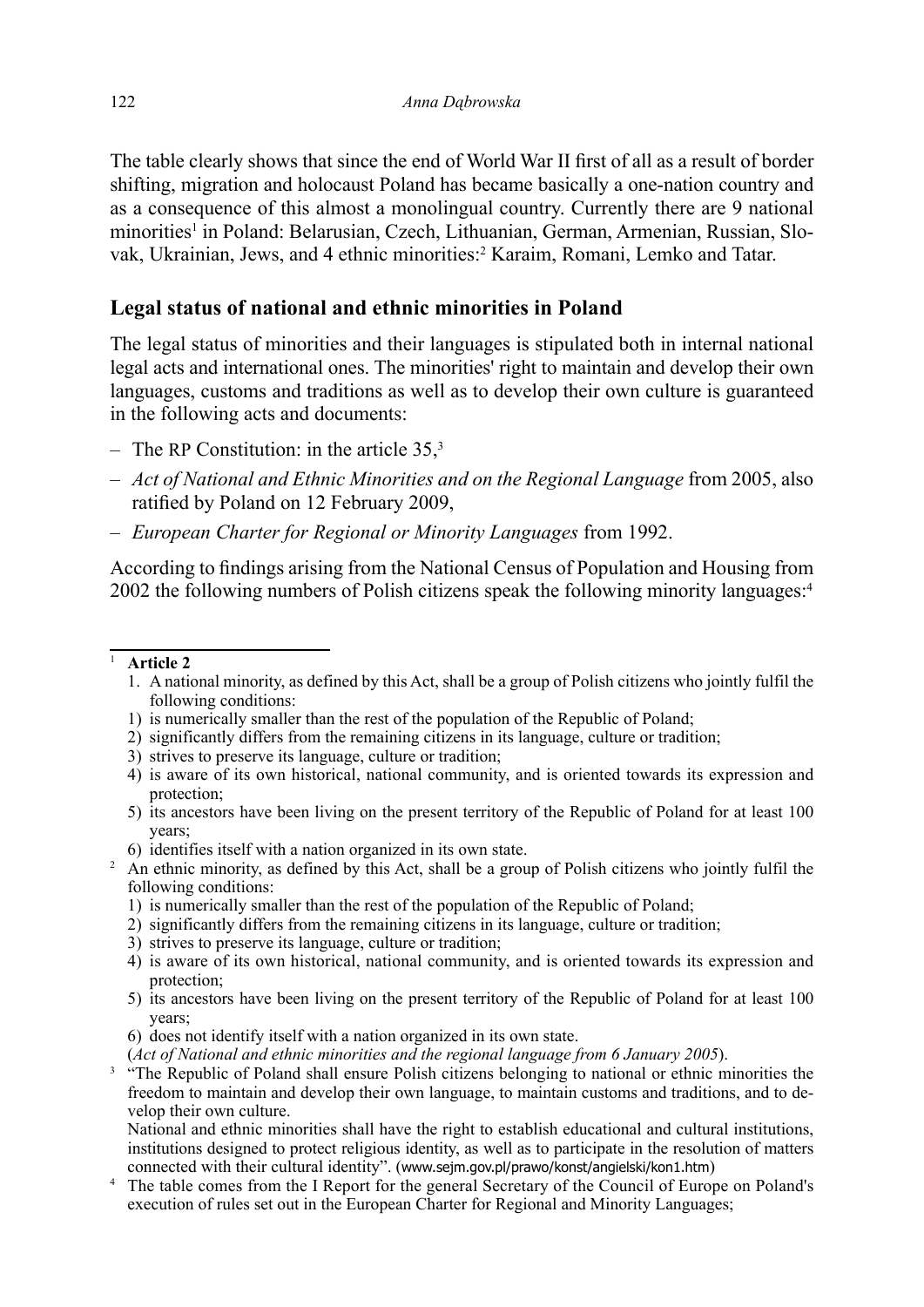| National and ethnic minorities              | Declared use of a national minority<br>language, ethnic minority language or<br>regional language at home |  |  |  |
|---------------------------------------------|-----------------------------------------------------------------------------------------------------------|--|--|--|
| <b>Belarus</b>                              | 40,226                                                                                                    |  |  |  |
| Czech                                       | 1,226                                                                                                     |  |  |  |
| Karaim                                      |                                                                                                           |  |  |  |
| Lithuanian                                  | 5,696                                                                                                     |  |  |  |
| Lemko                                       | 5,605                                                                                                     |  |  |  |
| German                                      | 196,841                                                                                                   |  |  |  |
| Armenian                                    | 321                                                                                                       |  |  |  |
| Russian                                     | 794                                                                                                       |  |  |  |
| Slovak                                      | 794                                                                                                       |  |  |  |
| Tartar                                      | 9                                                                                                         |  |  |  |
| Ukrainian                                   | 21,055                                                                                                    |  |  |  |
| Jewish                                      | 243 (Hebrew $-207$ ; Yiddish $-36$ )                                                                      |  |  |  |
| People using the Kashubian language at home | 52,665                                                                                                    |  |  |  |

Table 2: Official data related to the number of people speaking minority languages or a regional language:

Poland is almost monolingual (Polish remains an official language and minority languages may serve as auxiliary languages alongside Polish provided that certain conditions are fullled) and minorities can use their languages, of course. It is guaranteed in the Act of national and ethnic minorities and on the regional language (6 January 2005). In Poland, there are 30 communes (gminas) where auxiliary languages are used (in 22 – German, in 5 – Belarusian, in 3 – Kashubian, and in 1 – Lithuanian). They are only those communes in which minimum 20% of inhabitants belong to national or ethnic minorities. Such a possibility exists in 51 communes. The first commune of this type was entered into the Official Register of Communes in  $2006<sup>5</sup>$ . In over 40 communes proper names are given in two language versions, for example Szymbark (Polish) – Szimbark (Kashubian), Puńsk (Polish ) – Punskas (Lithuanian), Kolonia Biskupska (Polish) – Friedrichswille (German).

At primary schools, in the school year 2009/2010 children learnt the following minority languages (i.e. languages of national and ethnic minorities):

<sup>5</sup> From the I Report for the general Secretary of the Council of Europe on Poland's execution of rules set out in the European Charter for Regional and Minority Languages: 48.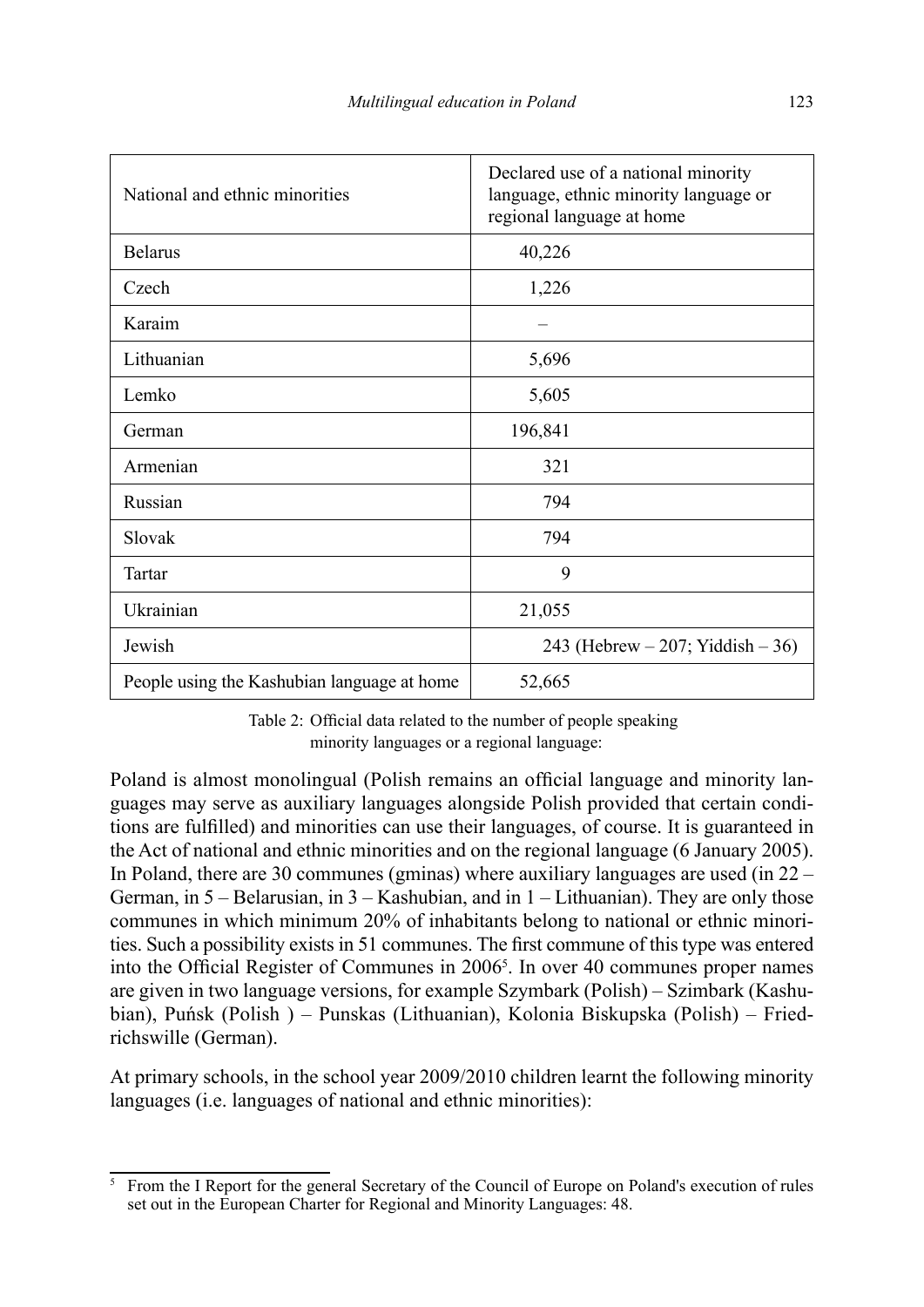|                  | Language   | Number of pupils of<br>primary schools |           | Number of pupils in<br>grammar schools<br>(gimnazjum) |           | Number of pupils in<br>upper-grammar schools |           |
|------------------|------------|----------------------------------------|-----------|-------------------------------------------------------|-----------|----------------------------------------------|-----------|
|                  |            | 2009/2010                              | 2010/2011 | 2009/2010                                             | 2010/2011 | 2009/2010                                    | 2010/2011 |
| $\mathbf{I}$ .   | German     | 23,885                                 | 23,473    | 7,948                                                 | 6,756     | 60                                           | 83        |
| 2.               | Kashubian  | 8,158                                  | 8,945     | 1,193                                                 | 1,349     | 201                                          | 187       |
| 3.               | Belarusian | 1,421                                  | 1,346     | 859                                                   | 823       | 787                                          | 752       |
| $\overline{4}$ . | Ukrainian  | 903                                    | 897       | 513                                                   | 477       | 309                                          | 266       |
| 5.               | Other      | 770                                    | 711       | 306                                                   | 306       | 114                                          | 114       |

Table 3: The number of children learning minority languages at given types of schools in a school year 2009/2010 and 2010/2011 (Source: Education and Upbringing magazine 2009/2010, 87)

Figures presented in Table 3 show a decreasing number of learners at higher levels of education. Moreover, it is clearly observed that the largest number of children and teenagers refer to those learning German – schools where this language is taught represent more than 46% of schools where languages of national and ethnic minorities as well as regional language are taught. In 1,169 educational entities, in a school year 2009/2010, 55,004 children learnt minority languages. The example of the Lower Silesian Voivodeship – schools with minority languages. In more than a dozen of schools (primary, grammar and upper-grammar ones) languages of the following four minorities are taught: Ukrainian, Lemko, German and Romani). 205 pupils learn Ukrainian, 80 pupils learn Lemko, 26 learn German and just one pupil learns Romani (special grammar school located in Kamienna Góra). At various schools, from one to a few dozens of pupils learn minority languages.

A minority language can be chosen as a topic for the General Certificate of Secondary Education Exam (matura); however, such choice is not popular; in 2009 only 1/3 of secondary school leavers chose this option.<sup>6</sup>

Minority languages are also taught at University levels under philological studies. Let us take as an example Pedagogical University of Kraków, where there is a special major – Russian Philology with the Rusyn-Lemko language. Further teachers for pedagogical work with Lemko can be prepared there. The next examples are: Kashubian philology at the University of Gdańsk and post-graduate studies in a field *German as a foreign language and as a minority language in mono- and bilingual education* at University of Opole.

In Poland – as in other countries – the problem of multilingualism is connected not only with national and ethnic minorities. The next group of people residing in Poland are immigrants for whom Polish is not their mother tongue. Since the day when Poland joined EU and then the Schengen Group it has been attractive among citizens from so-called third countries. According to research done in 2008 (immigrants in Poland) 131 countries of immigrants' origin were identified. The largest numbers of them were from

<sup>&</sup>lt;sup>6</sup> In 2009 only 364 pupils chose a minority language as a topic – Belarusian 240, Ukrainian – 89, Lithuanian  $-25$  and Kashubian  $-10$ . Those data show that it is not a popular topic for matriculate on examination.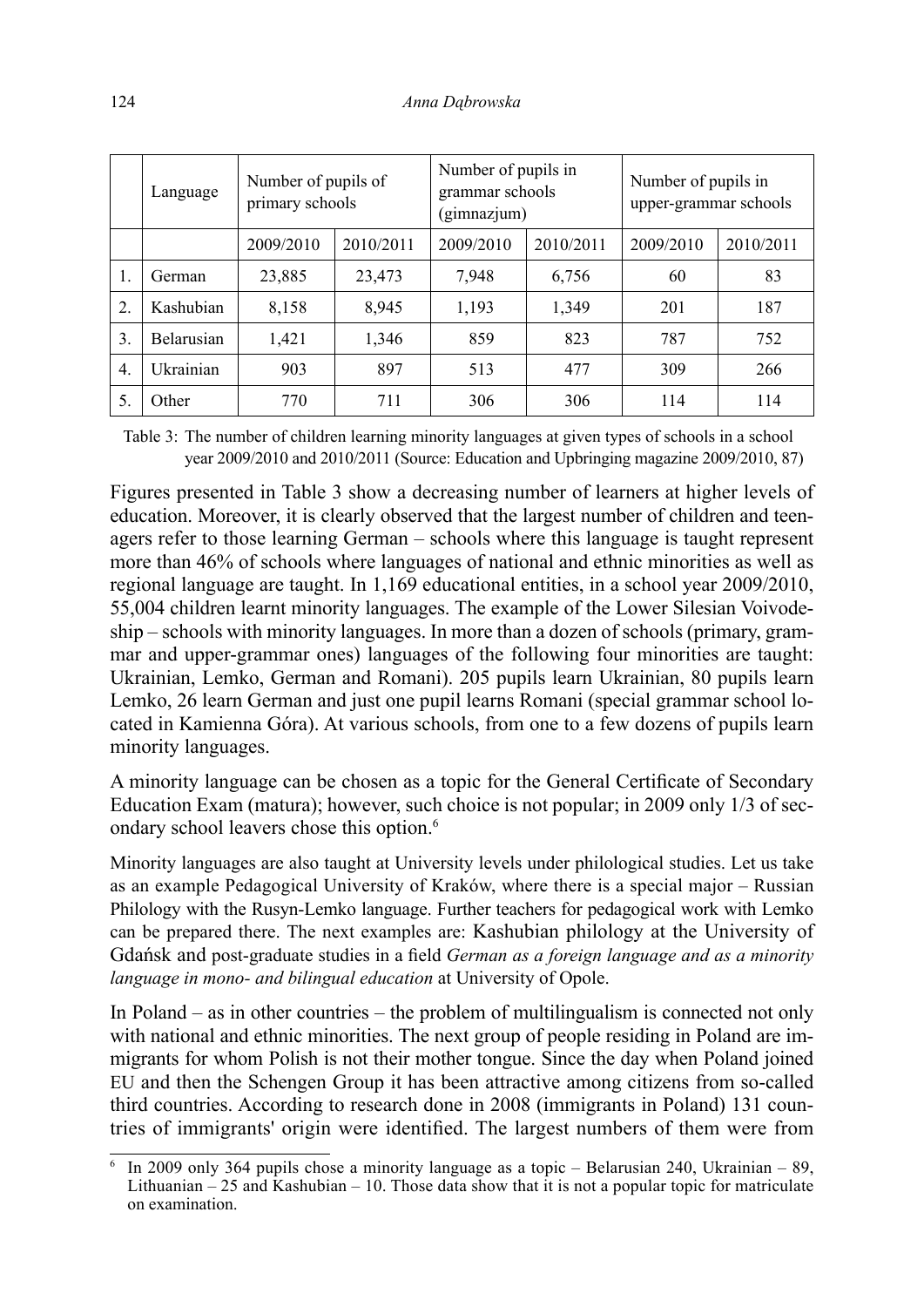Ukraine (26.6% of the total number of immigrants); quite a large number came from Belarus (9.2%) and China (4.2%). Languages into which the questionnaire used in the research was translated may serve as a suggestion related to the number of immigrants of various nationalities. Those languages were: English, Russian, German, Vietnamese, and Chinese.

The huge scope of work which Poland should undertake can be confirmed by results of the above-mentioned research showing that more than 30% of immigrants had problems with communicating in Polish.<sup>7</sup> Language and integration-oriented courses are more and more frequently organized. They are run first of all under various EU programmes. There are also organizations providing their assistance to immigrants staying in Poland. One of them is Foundation *Ocalenie* (*Rescue*) that in a period 2009-2010 carried out the MutliQulti project, under which among others Polish language courses were offered. Representatives of countries from the Caucasus, Arabic countries, African countries and finally from the Eastern Europe participated in that programme.<sup>8</sup>

Some of those immigrants are people temporary staying in Poland employed by international companies, in which English the most frequently remains a dominant language. Those employees are as a general rule well educated and hold executive managerial positions. They do not constitute a group of people intensively learning Polish due to the fact that English remains the main language in their working environment.

In Poland, as in other EU-countries, foreign language education is compulsory. The first foreign language begins to be taught to pupils seven years old, and instruction lasts at least 6 years. Similarly to other countries also in Poland English is the most frequently chosen foreign language (in European countries it is the first language taught in all types of schools). As compared to a period 1999/2000 the percentage of those learning English in Poland substantially increased: from 46.9% to 86.2% in 2009-2010 (by over 39%). German is the second foreign language to be chosen by Poles who then choose Russian and French respectively. Degrees of this popularity are different in various parts of Poland – the largest differences can be observed between Western and Eastern voivodeships. In Western voivodeships, percentage of pupils learning German is between 47%-  $59\%$  and in case of Russian about  $1\%$ . In Estern voivodeships the case is definitely different: 12% learn Russian and 22%-23% learn German.

One of the ways to learn foreign languages is to attend bilingual classes. In Wrocław voivodeship, there are almost 20 (exactly 19) grammar and upper-grammar schools with bilingual classes. The majority of these are based in Wrocław, but there are also schools located in Kłodzko, Wałbrzych and Zgorzelec. English – as can easily be guessed – is the dominant language (987 pupils at 8 schools), then the following other languages can be classified accordingly: French (412 pupils) and German (300 pupils) – each one at three schools, Spanish (269 pupils at 2 schools), English or German (102 pupils at 1 school) and Italian (58 pupils at 1 school).

International Baccalaureate Diploma (international GCSE) can be obtained at 9 secondary schools in Poland. Schools with such an offer are based in bigger towns: Gdańsk, Gdy-

<sup>7</sup>www.egospodarka.pl/36792,Imigranci-w-Polsce-2008,1,39,1.html.

<sup>8</sup>www.ocalenie.org.pl/?page\_id=2639.